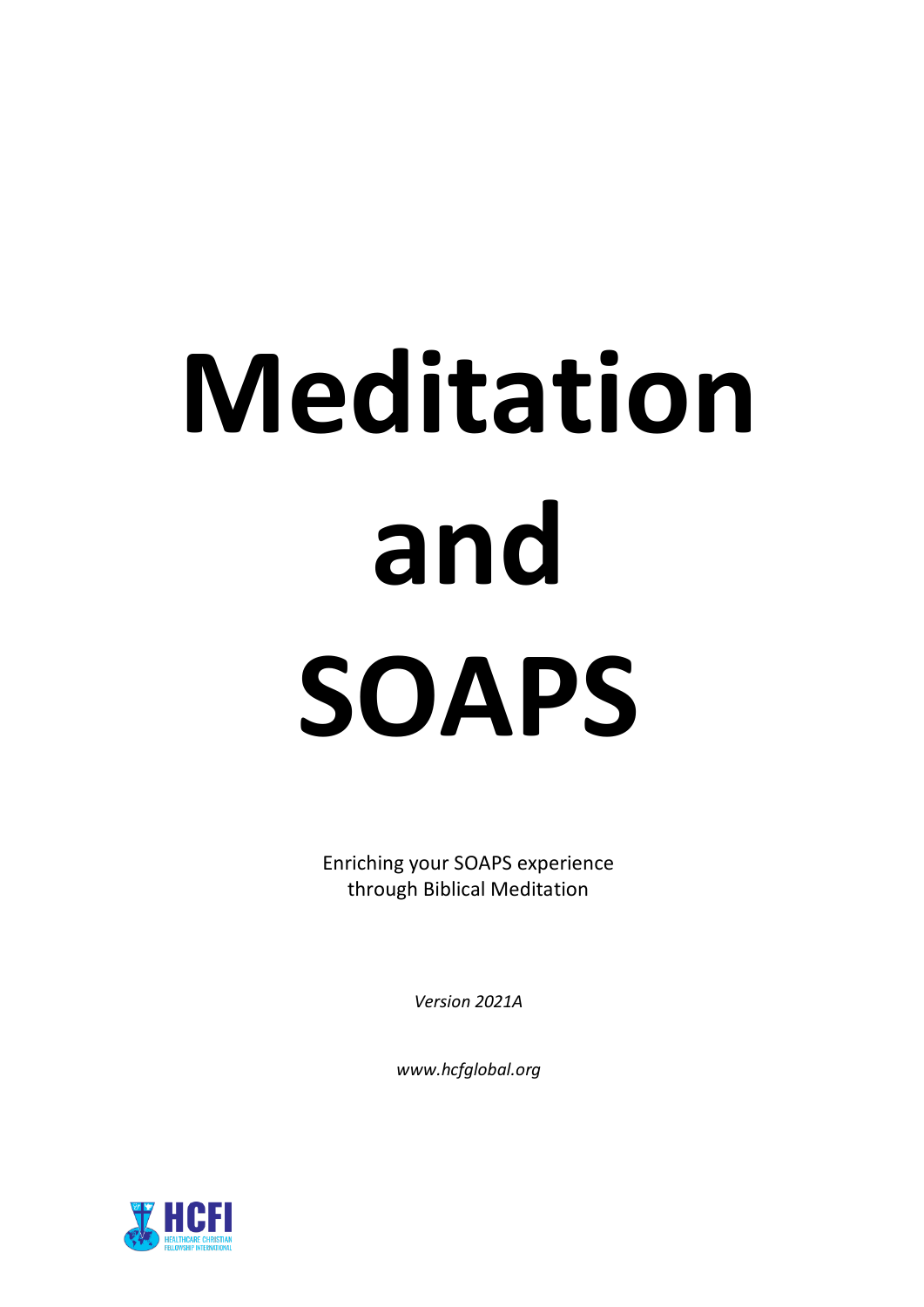Like a city on a hill…

The healthy human heart is like a medieval city on a hill with a protective wall around it. Inside the wall is a complete city with castle, throne room and throne. The rightful king rules from the throne, thus establishing and maintaining a kingdom of love, justice and peace. Loved ones stroll through the beautiful city gardens filled with exquisite flowers.

We could elaborate on this idyllic scene, were it not that human hearts almost never look like this. So many heart-cities are severely damaged. Many throne rooms are occupied by despotic and egoistic kings and queens who further the devastation of the city. Suburbs have been ruined during civil wars; gates have been destroyed and the gardens are in a sad state of neglect. How long will the city still be able to withstand the ravages of time and the pressures from the enemies within and without?

The True King needs to come back to His rightful place. The Bride city needs His correcting, cleansing and caring touch.

The city should become a healed haven of heart-fellowship.

How can this become a reality in our journey? One of the most important helps in this regard is for us to learn the discipline of meditating on the Word of God and thus to live as those whose pilgrimages have become living responses to Who He is.

Shall we explore the world of meditation together?

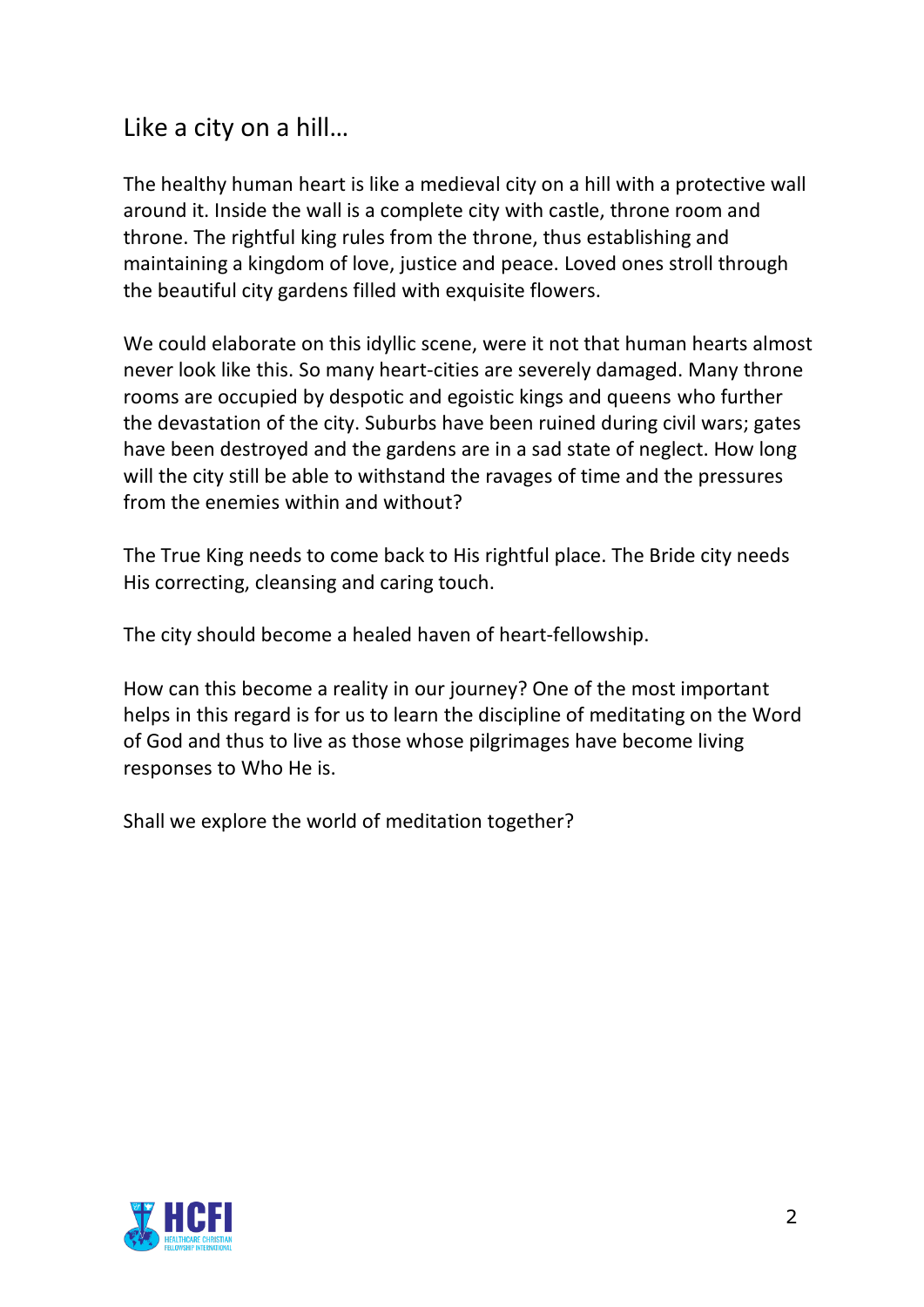## A heart-city being transformed…

My devotional live has undergone a major transformation. The first love between me and my Bridegroom has been deepened and this has impacted every aspect of my life as disciple of Jesus Christ. What has made such a fundamental difference?

First, I learnt to do a daily SOAPS. Second, I learnt how to enrich my daily SOAPS through meditating on the Word of God.

Yes, it is as simple as that. However, it is a matter of profound simplicity and not of over-simplification.

It is also a matter of entering the process of learning a new life-long discipline rather than of adopting a new technique for instant holiness.

If your heart is longing for a long-lasting God-worked transformation, allow me to share how He has led me closer to His heart than ever before.

First, we need to develop the healthy habit of having a daily devotional time using SOAPS. You can learn about this spiritual discipline in the HCFI publication "S.O.A.P.S." that is available on **www.hcfglobal.org/discipleship** in several languages.

In this document, we will seek to come to a biblical understanding of what it means to meditate. It is essential to avoid confusion between a biblical approach and unhealthy mystical entanglement. I have experienced the definite difference in my own life between the meditation I did as a Zen Buddhist and what I now do as a follower of Jesus Christ.

Then we will explore how we can successfully develop the discipline of biblical meditation as individuals and as groups of believers.

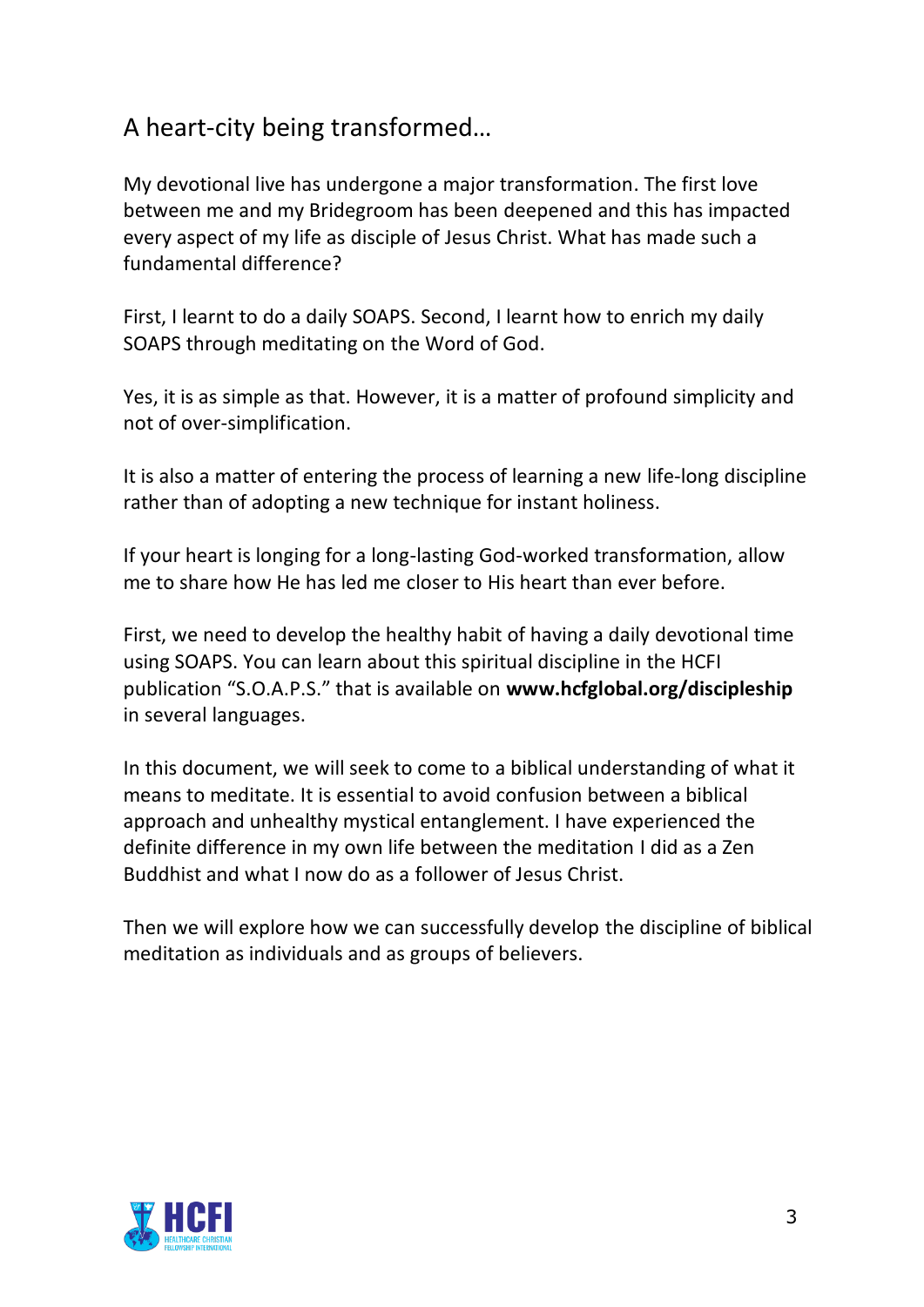## Meditate – a first Biblical word…

Genesis 24:63 And Isaac went out to **meditate** in the field at the eventide: and he lifted up his eyes, and saw, and, behold, the camels *were* coming. (KJV) **Meditate = śûach:** to thoughtfully focus one's thinking on something.

Isaac was probably studying one of the two glorious Books of God as he was musing out in the fields – the Book of Creation. At that time, the second book, the Book of Revelation (the Bible) was not yet complete. What was available, was the grand oral version of God's Book of Revelation that was growing over time. As he was studying the Book of God's Creation, he would have had ample opportunity to get to know God's eternal power and His Godhead more deeply according to Rom 1:20.

One of my hobbies is bird-watching. It is one of the best excuses for glorious times of worship and fellowship with our Creator God. How could I suppress a 'Hallelujah' when I observe one of His magnificently designed feathered works of art? The most intriguing aspect of being out in creation together with Abba Father is the variety, the thoughtfulness and the creativity He put into simply everything He made. What a source of joy and inspiration!

Seriously – are you an experienced student of God's Book of Creation? Have you experienced the thrill of getting to know Him better as you focus your thinking on His handiwork? Is the wonder of His intelligent design filling you with deep awe? When last did you make time to fellowship with Father in the fields?

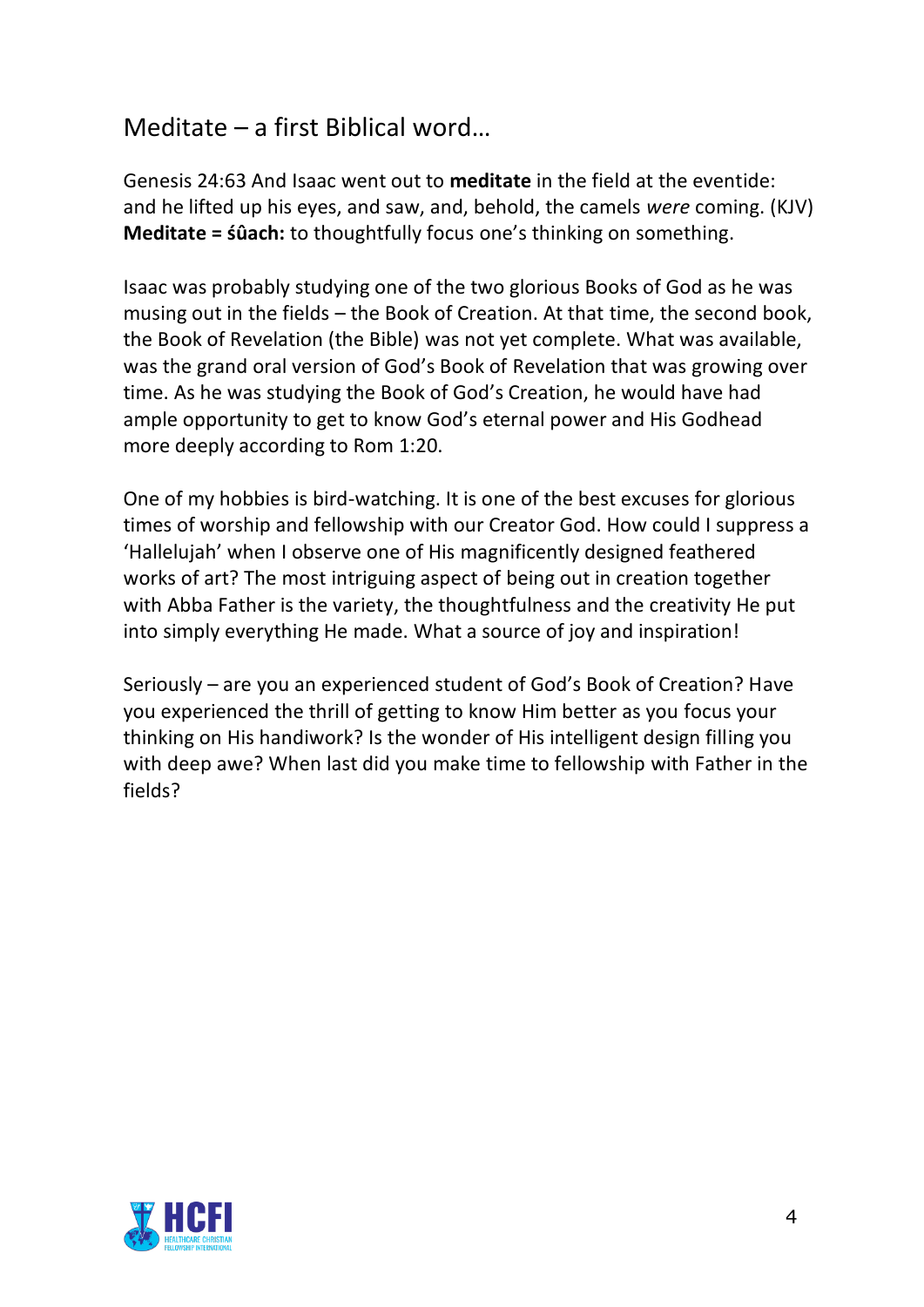### Meditate – a second Biblical word…

Joshua 1:8 This book of the law shall not depart out of thy mouth; but thou shalt **meditate** therein day and night, that thou mayest observe to do according to all that is written therein: for then thou shalt make thy way prosperous, and then thou shalt have good success. (KJV)

Psalm 1:2 But his delight *is* in the law of the LORD; and in his law doth he **meditate** day and night. (KJV)

Psalm 63:6 When I remember thee upon my bed, *and* **meditate** on thee in the *night* watches. (KJV)

Psalm 77:12 I will **meditate** also of all thy work, and talk of thy doings. (KJV)

**Here, meditate = hâgâh:** to read the Word of God syllable by syllable to oneself in a low voice; to murmur; by implication to ponder. The murmuring can vary in its expression - mourning, muttering, speaking, talking, singing, growling, roaring, groaning, sighing.

Note the picture that **hâgâh** paints for us:

Day and night the lover of God is focusing his full attention on every detail of the Word of God (Torah), on every bit of truth about the Lord Himself and/or on His works. The one who meditates reads the Word of God thoughtfully in a low voice, syllable by syllable. The purpose is for the Word of God to profoundly impact the reader's entire being and whole life. God promises divinely-defined success to those who join Him in this pilgrimage through His Word, His character and His deeds.

Sound worthwhile to you?

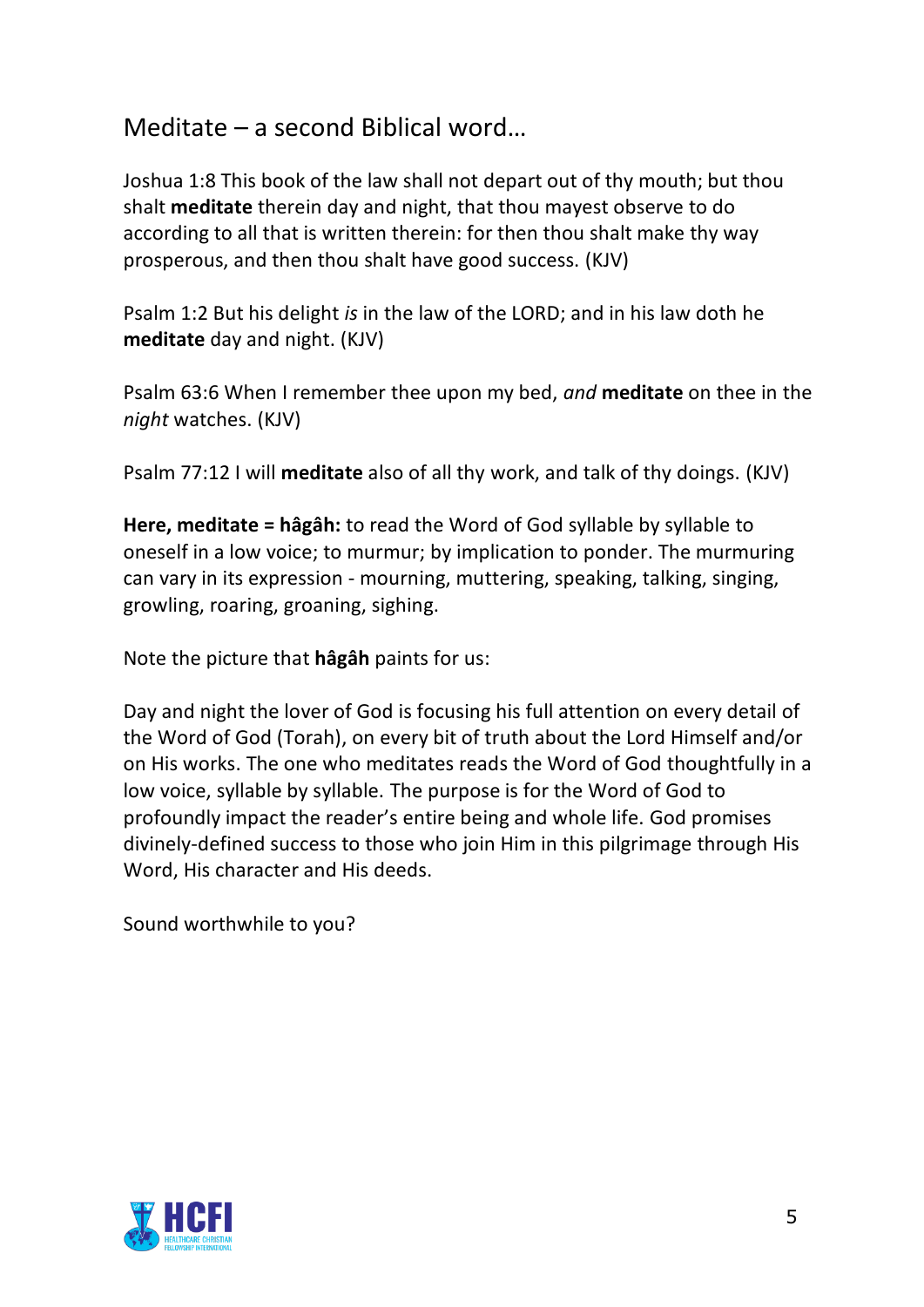#### Meditate – a third Biblical word…

Psalm 119:15 I will **meditate** in thy precepts, and have respect unto thy ways.(KJV)

Psalm 119:48 My hands also will I lift up unto thy commandments, which I have loved; and I will **meditate** in thy statutes. (KJV)

Psalm 119:148 Mine eyes anticipate the night watches, that I might **meditate** in thy word.(KJV)

**Here, meditate = śîyach**: rehearsing the Word of God aloud to oneself; to think upon the Word of God regardless of difficult circumstances; to go over a matter in one's mind. It leads to a response from the core of our being, and might include singing.

This time the audible meditation includes repetition. Not the mindless repetition of the mantra as we find in esoteric mysticism, but the heart deeply depending on the Holy Spirit to illumine the Word of God as one repeatedly weighs and considers the truth of the Bible.

#### **Summary of the meaning of Biblical Meditation:**

By combining the meaning of the words translated as 'meditation' in the King James Version of the Bible:

- Focusing our full attention on a specific portion of the Bible
- Repeatedly reading that section of the Bible aloud in a low voice (5-10 repetitions work well in practice)
- Pondering the Scriptures word for word as we read it repeatedly
- Trusting the Holy Spirit to reveal what God wants to say to us
- Writing down what God says so that we can refer to it later on.
- This process is independent of location, situation or frame of mind; it is a matter of Holy Spirit worked self-discipline

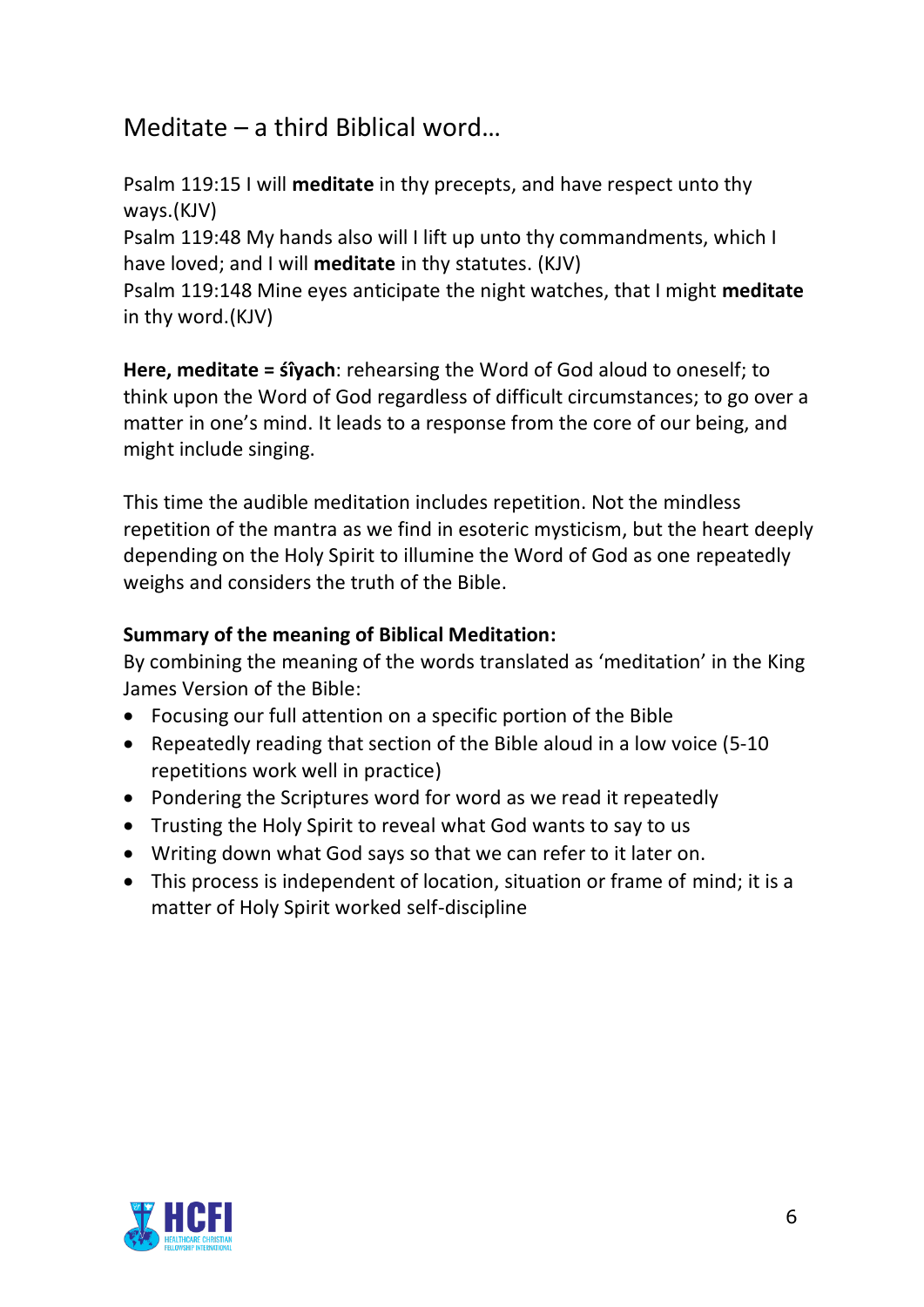#### Meditation and the Big Picture…

As with all other aspects of our faith, meditation has to fit into the Big Picture of what is really important in life. Our beloved Messiah summarized the Big Picture in two absolutely authoritative statements:

Hear, O Israel; The Lord our God is one Lord:

And thou shalt love the Lord thy God with all thy heart, and with all thy soul, and with all thy mind, and with all thy strength: this *is* the first commandment.

And the second *is* like, *namely* this, Thou shalt love thy neighbor as thyself.

There is no other commandment greater than these.

*Mark 12:29-31; KJV.*

Therefore biblical meditation should help us to love God with all we have and are and to love our neighbor as ourselves. Whenever you meditate on Scripture, ask the Holy Spirit to give you answers to four questions:

- 1. What does God say about loving Him?
- 2. What does God say about loving my neighbor?
- 3. What does God say about me?
- 4. What does God want me to do?

Record your insights and responses prayerfully.

You will find that Biblical meditation will guide you clearly towards loving God, your neighbor and yourself more. As this happens, your heart-city will be fundamentally transformed step by step.

#### **And that is my invitation: join me on this pilgrimage!**

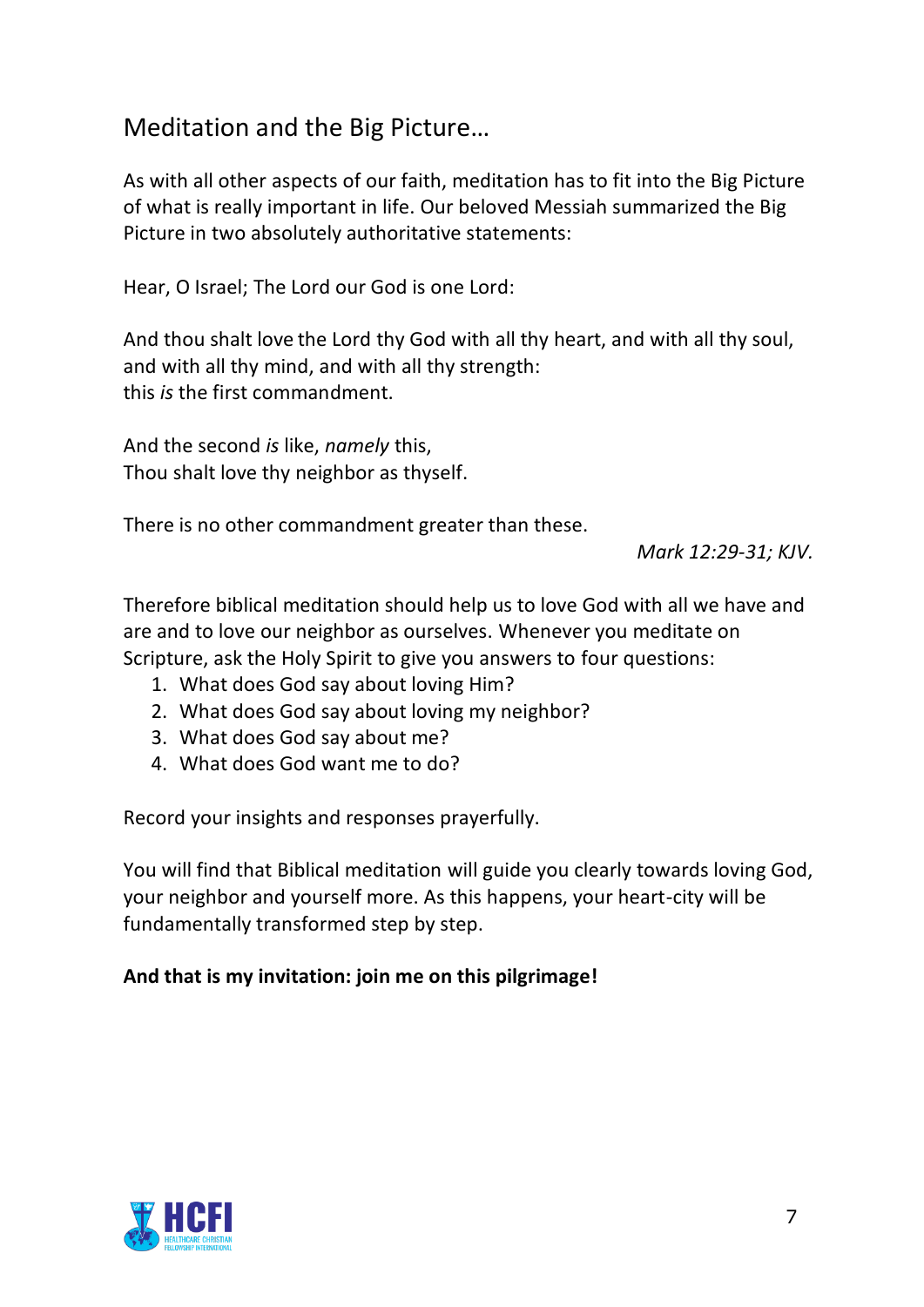## Characteristics of Mystic Meditation – the path to avoid

Our pilgrimage in the world of meditation is not without danger. The most significant threat comes from an esoterically mystic approach to meditation which has some or most of these characteristics:

**Focus**: On the inner self, inner being, inner light, inner guide, inner spirit, the wise ones; the direction is inward – in contrast to how our Lord Jesus Christ taught us to pray: Our Father in Heaven…

**Mind**: To empty our mind of thoughts; to make our minds calm like an early morning lake surface on a windless day – in contrast to filling our minds with the Word of God

**State**: Seeking to come to a state of tranquility, of higher awareness and consciousness; to enter into a passive, waiting state; to go into some kind of trance or altered level of consciousness  $\rightarrow$  seeking peace in the emptiness rather than in the personal relationship with Jesus Christ

**Goal**: unity with the universal energy, with god (impersonal), with the (life) force; enlightenment; inner harmony and peace

**The five senses**: They have to be by-passed / switched off and be replaced by experiences in the spiritual realm

**Openness**: Non-discriminatory openness to whatever comes from the invisible realm. The mistaken assumption is that only forces of light will gather if one has good intentions

**Visualization**: Sometimes visualization techniques are used as part of the experience. This requires a (semi)trance-like state. Often a story is told as springboard. For example, one is encouraged to visualize a beautiful garden (or a future scenario) with wonderful fragrances and vivid color. A spiritual being appears and begins a conversation… Some even claim that Jesus Christ will meet with us there to bring inner healing – a prescription for deception. **Salvation**: Self-deliverance, salvation by good works

**Sin**: Defined as lack of enlightenment; lack of knowledge (gnosis)

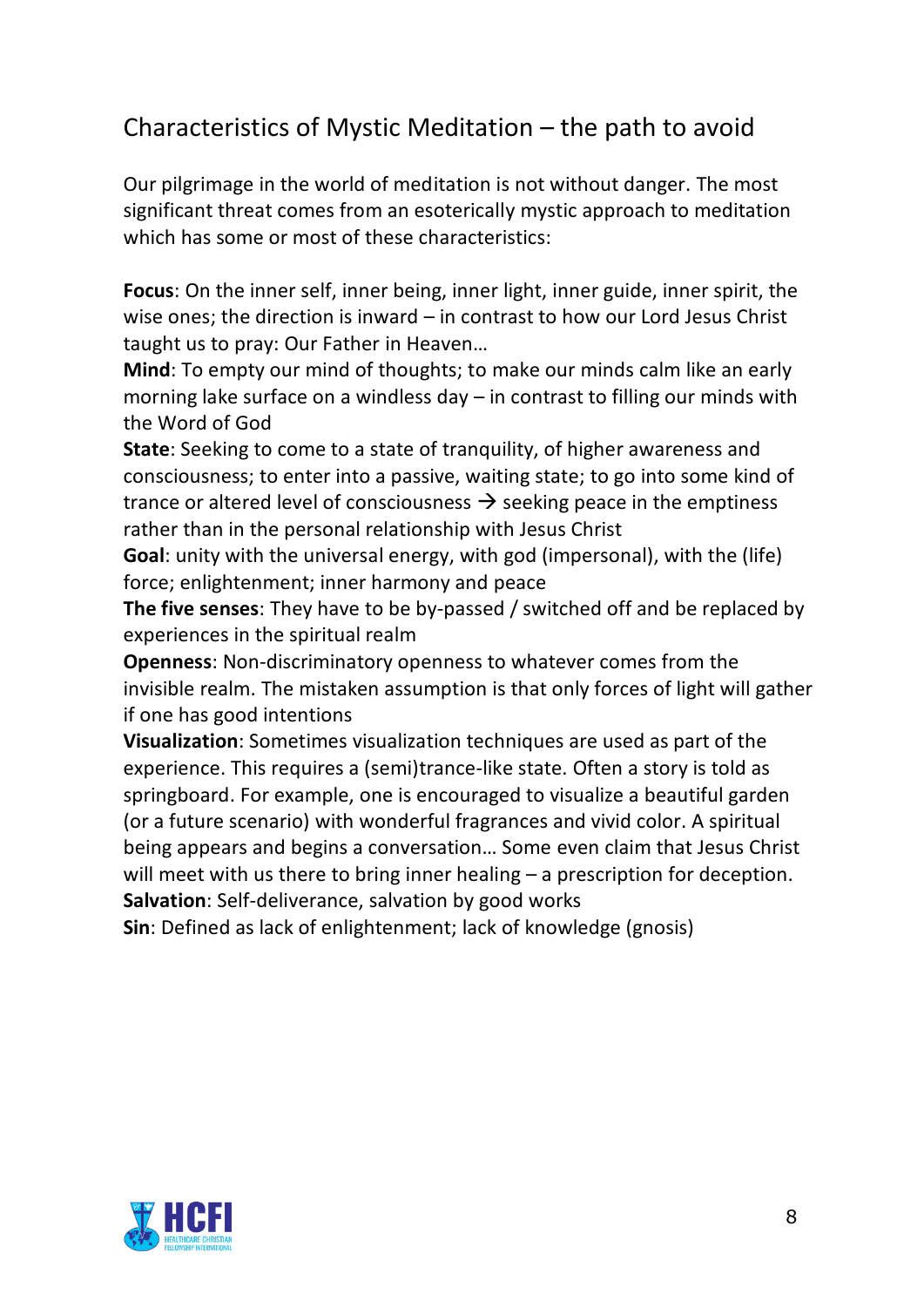## Practical notes regarding meditation…

The whole process of meditation can easily take more than 30 to 60 minutes. So you have to set the time aside in your agenda to make it possible.

Remember to try to capture in words what the Holy Spirit reveals to you from the Word about loving God, your neighbor and yourself in a devotional journal.

As you do this, you will gradually develop the skill of capturing the illumination given by the Holy Spirit in words that you can use to share the treasures entrusted to you with others.

These devotional journal notes are your fallible personal efforts to put into words what you believe the Lord has communicated with you and it is for your personal use only.

For example, your notes could look something like this:

#### *Date. Scripture for meditation: Psalm 1:1-3 (I find it helpful to actually write out the portion of Scripture for meditation)*

*Loving God: I am the One that holds the key to the Psalms, the best handbook ever on prayer. My Torah points the way of life and blessedness as nobody or nothing else can. Yes, Lord, I worship You as the key-holder, as the One Who has the way of Life – You are the Way, the Truth, and the Life – Hallelujah! Loving Neighbor: I want people to be encouraged to be diligent in seeking my company. Watch out for the bad influences some people can have on you – the scorners and doubters, for example. Forgive me, Father for not inspiring others to be diligent to seek You. Please show me how I can do this in my next chat with my friend Roberto.*

*Me: I want you to be diligent in seeking Me. Learn from Me how to pray using the Psalms. Lord, forgive me for neglecting the Psalms. Teach me more as I meditate in the coming week.*

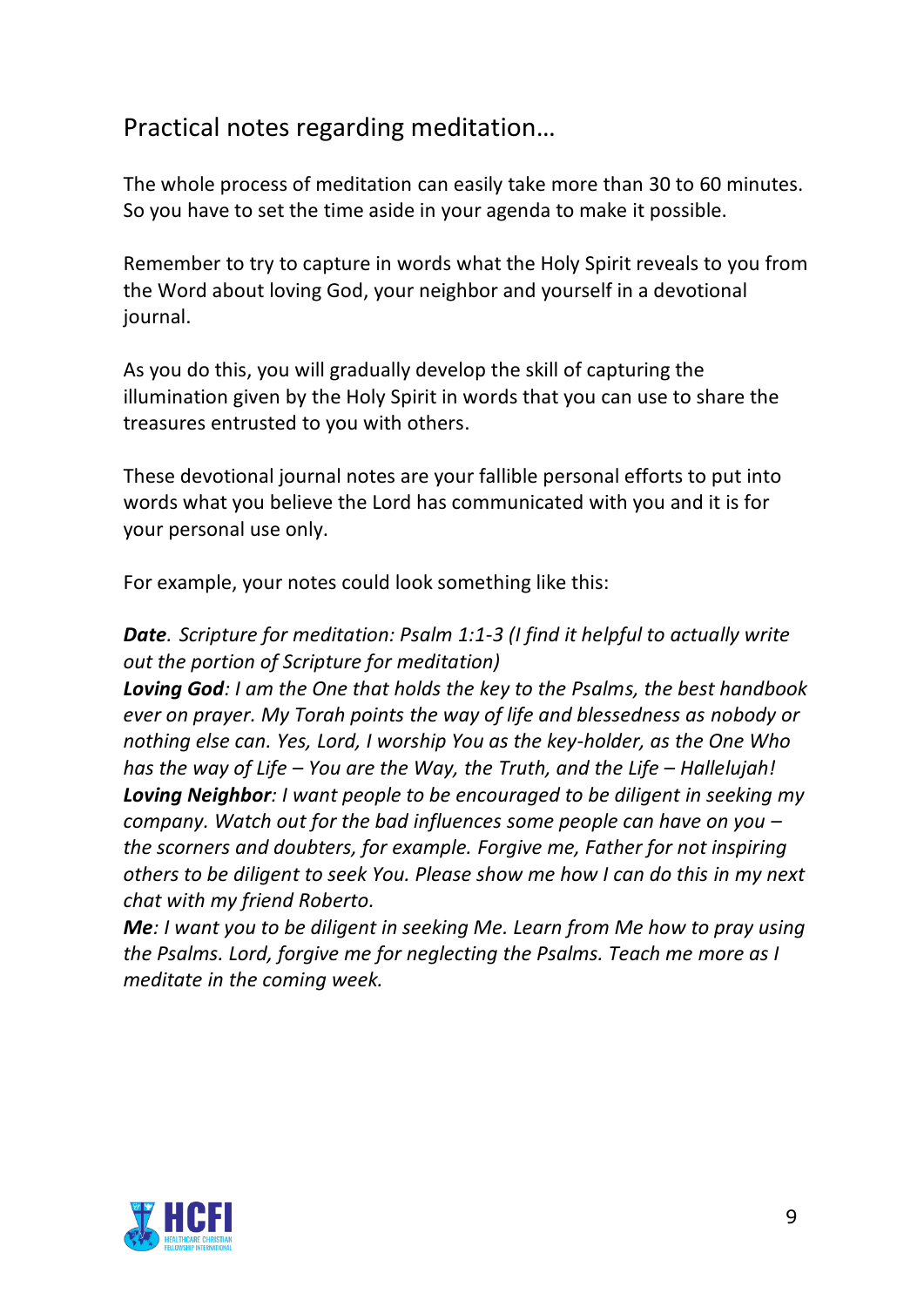# Meditation and SOAPS

Where do we find the Scripture portions to meditate on? One fruitful source can be the Sunday sermons in your local church. Another source could be Scripture verses shared with you on various occasions by others, especially those that really touched your heart.

In my life, the most important source of Scripture to meditate on comes from my systematic Bible reading plan. Soon after Jesus Christ convinced me that I needed to repent from my sin and follow Him, I was introduced to a systematic Bible reading plan that I have been using. How does it work? Subdivide the Bible into several sections that make sense to you.

Then you read through the Bible one chapter at a time moving from one section to the next. When you have finished your reading for the day, put an extra bookmark in your Bible at the place of the next chapter you should read. Simply continue where you left off. Even if you have not read the Bible for some days, just continue where your marker is.

After you have prayerfully read your chapter(s) of the day, meditate on the verse(s) that jumped out at you while reading.

Often our schedule us is so full that we do not have time to meditate every day. Then it is very helpful to use the SOAPS approach which is mentioned at the beginning of this document. SOAPS can be done daily in fifteen to twenty minutes. Explanation of SOAPS can be downloaded from www.hcfglobal.org/discipleship

Spending time alone with God every day, that is where the powerful spiritual food is!

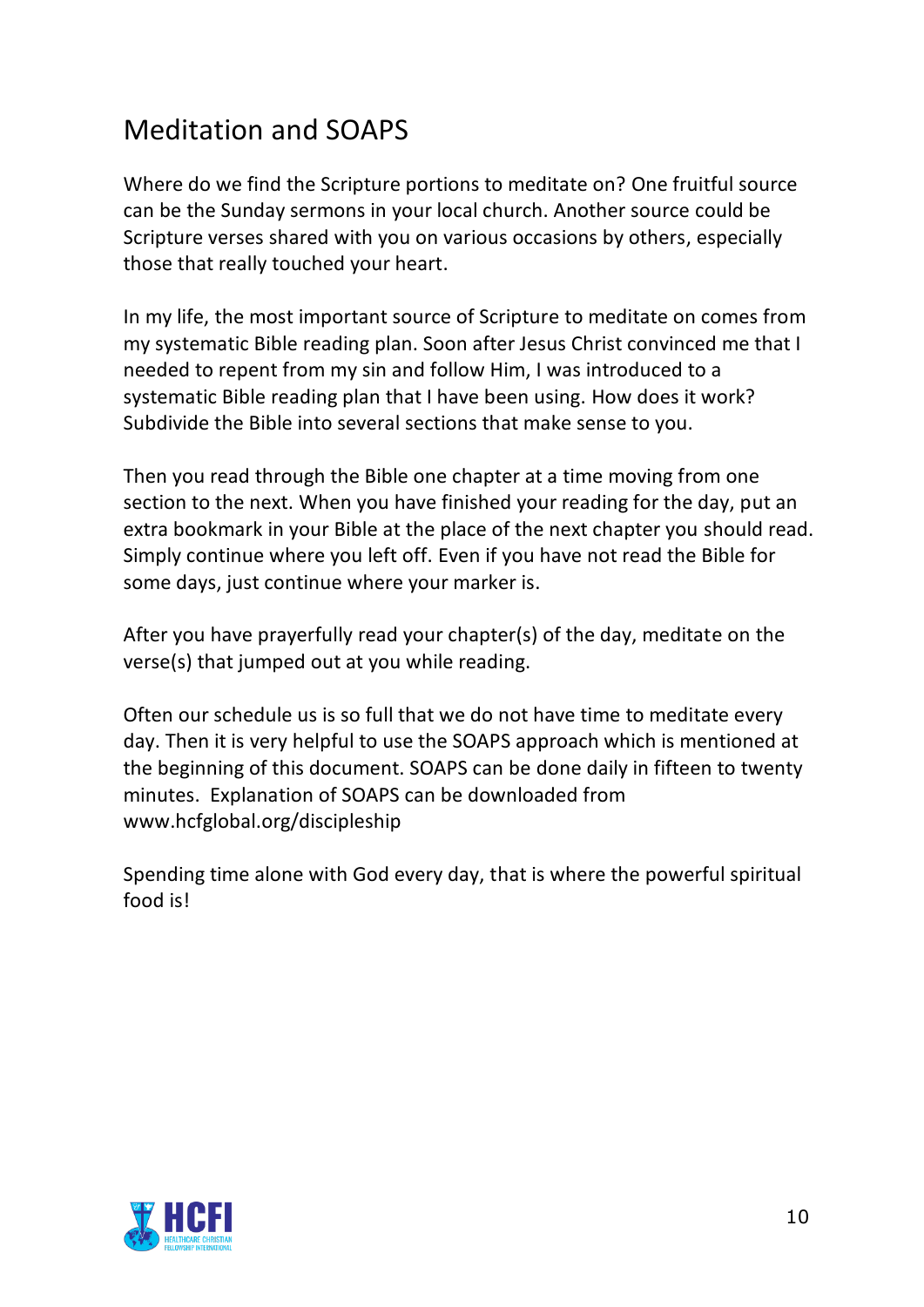# Meditation and Jesus Christ…

Biblical Meditation has two unique characteristics:

- The way you meditate on Scripture
- The questions you ask about loving God, about loving your neighbor as yourself and about obedience to Him.

This is the key concept: Meditation builds your love relationship with God as the first priority in your life.

It is vitally important, especially for those of us who are activists, workaholics and no-nonsense-let-us-get-the-job-done persons. Many healthcare workers belong to this category. Are you also one of them?

In addition to SOAPS and Biblical Meditation, we also need to study the Bible in depth. Use some of the many good books that have been written about Bible Study methods to help you make the most of your Bible Study. If you do not have one yet, get yourself a good Study Bible, such as the NKJV Study Bible or the ESV Study Bible.

I find it helpful to set aside an extra block of two hours or so for such a time of Bible Study at least once a week. Healthcare believers will do well to study the anatomy chapter of the Bible  $-1$  Corinthians 12. Other topical Bible studies that are relevant to healthcare include: shalom, health and healing, curses and blessings, the role of the blood, forgiveness, suffering, encouragement, biblical view of human beings, the Ten Commandments and their implications for healthcare ethics, the meaning of 'ruling over the earth' and thus also over healthcare.

God wants to us to be filled with both the Living Word and the Written Word. Are you going to give Him the time to do it and thus transform your life from the inside outwards?

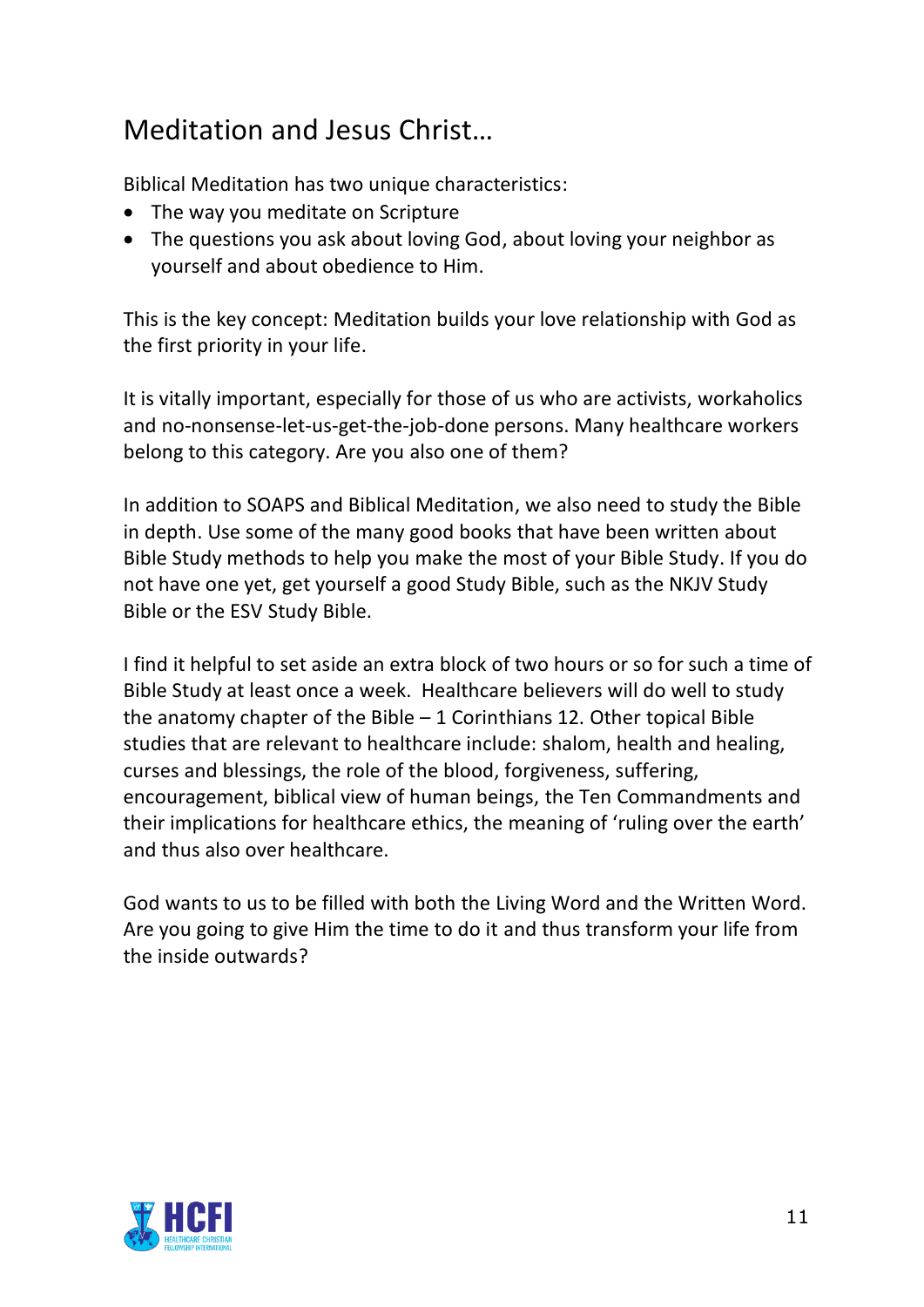## Meditation – enriching prayer times…

Next time your Bible Study / Prayer / Cell / Discovery Group meets, invite them to a Biblical Meditation Meeting. Keep in mind:

- 1. Prayerfully select a short portion of Scripture to meditate on
- 2. Explain to the group what Biblical Meditation is
- 3. Set five to ten minutes apart for the group members to have a time of personal meditation on the portion of Scripture.
- 4. Then call everybody together for a time of prayer
- 5. Begin by praying back to God what He has revealed to you in answer to the question: What does God say about loving Him in this portion of Scripture? Pray short one topic prayers. Allow others in the group to add short prayers on the same topic. Then move on to the next topic. This will almost always lead to worship, repentance, adoration and a deeper appreciation and knowing of who the Lord is. Be patient with those who are not yet ready to do this.
- 6. Next, pray about what the Holy Spirit revealed about loving our neighbor. He will apply the truth of the Word to relevant situations in your lives.
- 7. Finally pray about loving yourselves. This means giving due attention to your life so that you can faithfully fulfill the purpose for which God created you.
- 8. You will notice that it is quite difficult to stick to only one point for prayer at a time. Do not hesitate to remind participants to concentrate on one topic at a time and to pray for it until all aspects are covered before moving on to the next subject. As prayer leader you might ask questions like: "Any more prayers about this point? Anybody have an appropriate Scripture that you would like to read or a relevant thought or impression you want to share?" When they are finished with one point, say: "Shall we move on?"
- 9. Continue until all three key questions have been covered.
- 10.Your group will come back for more!